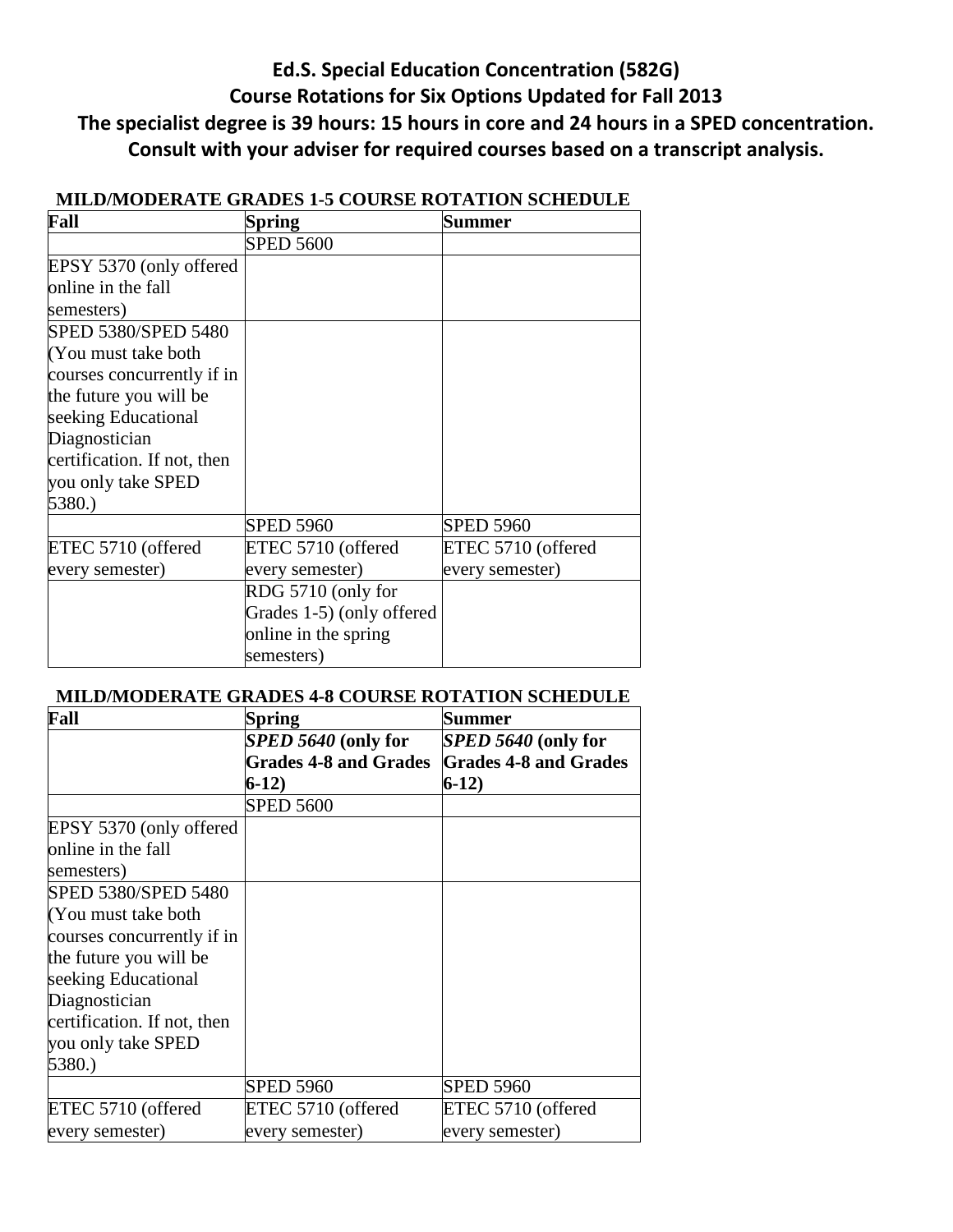| <b>MILD/MODERATE GRADES 6-12 COURSE ROTATION SCHEDULE</b> |  |
|-----------------------------------------------------------|--|
|-----------------------------------------------------------|--|

| Fall                        | Spring                       | <b>Summer</b>                |
|-----------------------------|------------------------------|------------------------------|
|                             | SPED 5640 (only for          | SPED 5640 (only for          |
|                             | <b>Grades 4-8 and Grades</b> | <b>Grades 4-8 and Grades</b> |
|                             | $6-12)$                      | $6-12)$                      |
|                             | <b>SPED 5600</b>             |                              |
| EPSY 5370 (only offered     |                              |                              |
| online in the fall          |                              |                              |
| semesters)                  |                              |                              |
| SPED 5380/SPED 5480         |                              |                              |
| (You must take both         |                              |                              |
| courses concurrently if in  |                              |                              |
| the future you will be      |                              |                              |
| seeking Educational         |                              |                              |
| Diagnostician               |                              |                              |
| certification. If not, then |                              |                              |
| you only take SPED          |                              |                              |
| 5380.)                      |                              |                              |
|                             | <b>SPED 5960</b>             | <b>SPED 5960</b>             |
| ETEC 5710 (offered          | ETEC 5710 (offered           | ETEC 5710 (offered           |
| every semester)             | every semester)              | every semester)              |

### **EARLY INTERVENTION COURSE ROTATION SCHEDULE**

| Fall                  | <b>Spring</b>      | Summer                |
|-----------------------|--------------------|-----------------------|
|                       | SPED 5350 (offered | SPED 5350 (offered    |
|                       | spring & summer    | spring & summer       |
|                       | semesters)         | semesters)            |
|                       |                    | SPED 5310 (only       |
|                       |                    | offered online in the |
|                       |                    | summer)               |
|                       |                    | SPED 5370 (only       |
|                       |                    | offered online in the |
|                       |                    | summer)               |
| SPED 5320 (only       |                    |                       |
| offered online in the |                    |                       |
| fall)                 |                    |                       |
|                       |                    | <b>RDG 5020 (only</b> |
|                       |                    | offered online in the |
|                       |                    | summer)               |
|                       | SPED 5960 (offered | SPED 5960 (offered    |
|                       | spring and summer  | spring and summer     |
|                       | semesters)         | semesters)            |